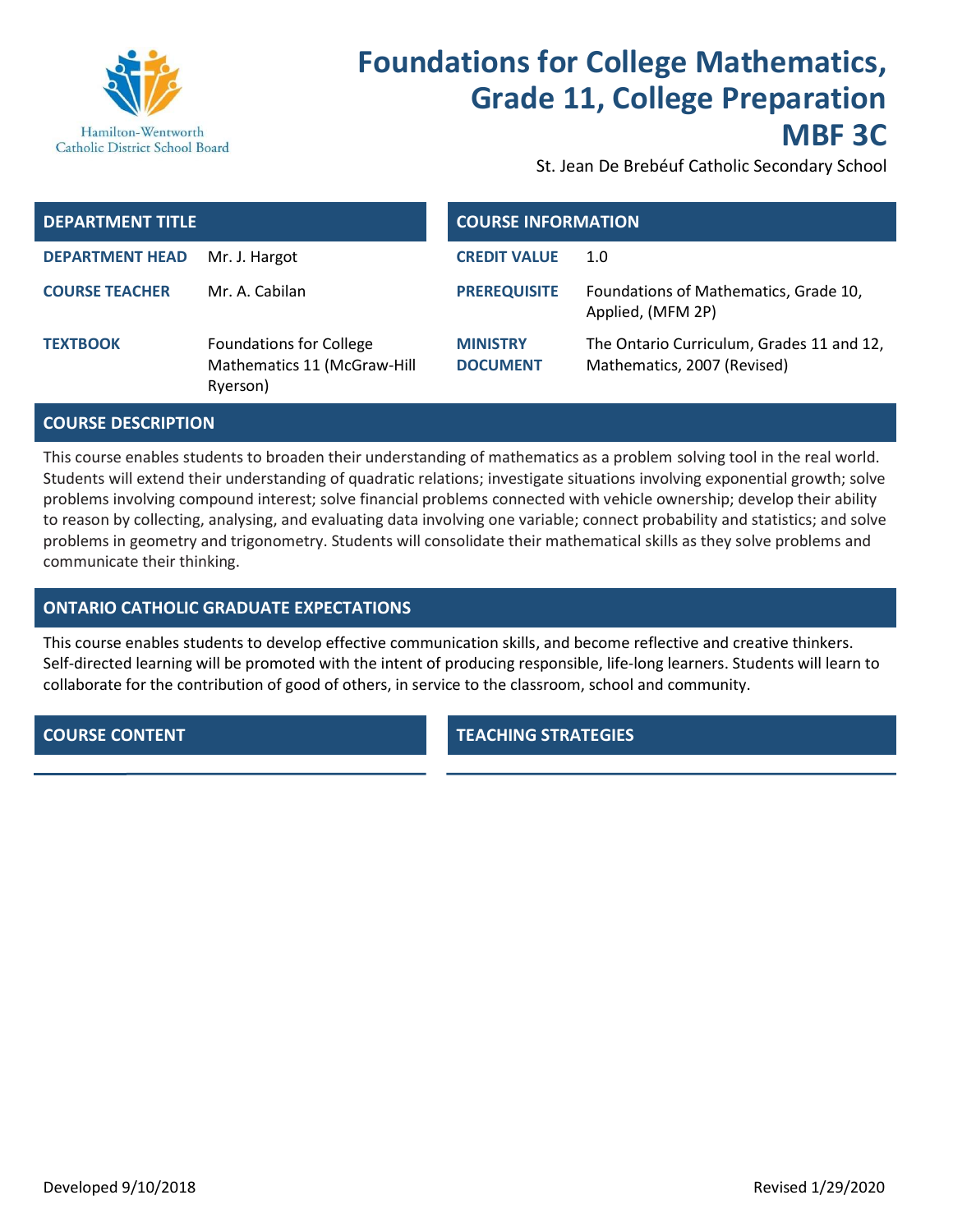| <b>UNIT1</b>      | Trigonometry                        | To promote student engagement and success, a variety of<br>instructional approaches and management strategies will                                    |
|-------------------|-------------------------------------|-------------------------------------------------------------------------------------------------------------------------------------------------------|
| <b>UNIT 2</b>     | Probability                         | be used in the delivery of this course. These methods may<br>include, but are not limited to:                                                         |
| <b>UNIT 3</b>     | One-Variable Statistics             | • using assessment practices that inform instruction<br>establishing learning goals and success criteria                                              |
| UNIT <sub>4</sub> | Quadratic Relations (Part 1)        | providing descriptive feedback                                                                                                                        |
| UNIT <sub>5</sub> | <b>Quadratic Relations (Part 2)</b> | implementing direct instruction of course material<br>using effective questioning techniques<br>incorporating literacy and numeracy strategies across |
| <b>UNIT 6</b>     | Exponents                           | all subject areas                                                                                                                                     |
| <b>UNIT 7</b>     | Compound Interest                   | employing differentiated instruction to respond to<br>students' needs<br>providing opportunities for student practice and                             |
| <b>UNIT 8</b>     | <b>Personal Finance</b>             | scaffolded instruction                                                                                                                                |
| UNIT <sub>9</sub> | Geometry in Design                  | • using a variety of learning materials and technology<br>that meet the needs of the learner                                                          |
|                   |                                     |                                                                                                                                                       |

# BOARD AND MINISTRY INITIATIVES

There are many opportunities to integrate a variety of board and ministry initiatives in the classroom. In the spirit of Each Belongs, teachers create a safe and supportive environment where all students feel included and respected. Teachers plan rich tasks, select diverse texts, and engage students in experiences that allow them to explore a variety of topics such as Environmental Education, First Nations, Metis, and Inuit Studies, Healthy Relationships, Equity and Inclusive Practices, Financial Literacy, and Career and Life Planning.

# OVERALL CURRICULUM EXPECTATIONS

## MATHEMATICAL MODELS PERSONAL FINANCE

By the end of this course students will:

- make connections between the numeric, graphical, and algebraic representations of quadratic relations, and use the connections to solve problems;
- demonstrate an understanding of exponents, and make connections between the numeric, graphical, and algebraic representations of exponential relations;
- describe and represent exponential relations, and solve problems involving exponential relations arising from real-world applications.

By the end of this course students will:

- compare simple and compound interest, relate compound interest to exponential growth, and solve problems involving compound interest;
- compare services available from financial institutions, and solve problems involving the cost of making purchases on credit;
- interpret information about owning and operating a vehicle, and solve problems involving the associated costs.

## GEOMETRY AND TRIGONOMETRY **EXAMPLE 20 YO A DEAL OF A DATA MANAGEMENT**